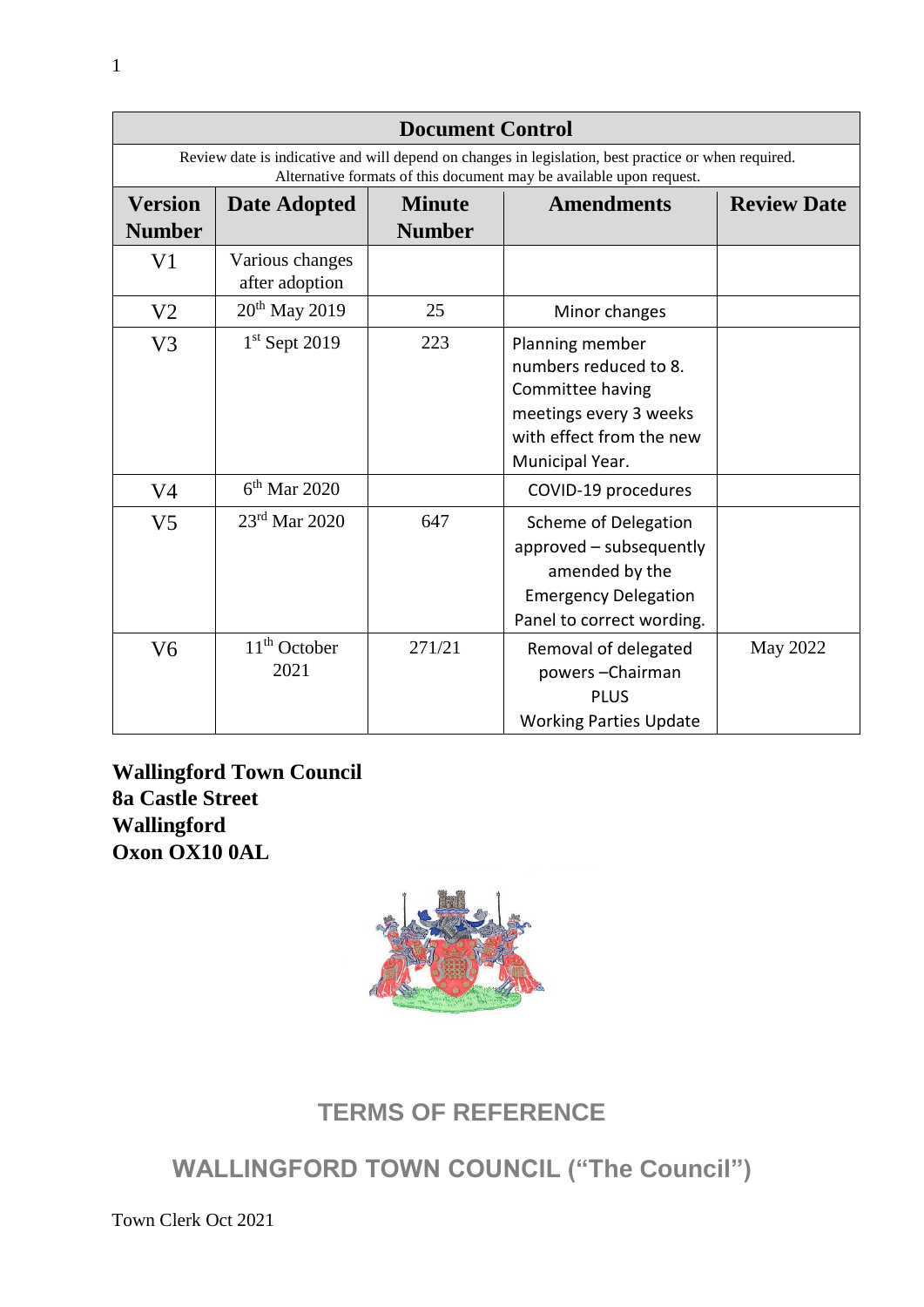Meetings of Wallingford Town Council are to be conducted in accordance with the approved Standing Orders of Wallingford Town Council.

A council can arrange to have any of its functions, except those listed below, exercised by a committee, which can in turn, arrange to have them exercised by a sub-committee (Local Government Act 1972 s101).

The following matters shall be reserved for decision by the Council, but the appropriate Committee(s) may make recommendations for the Council's consideration

- The power of incurring capital expenditure not specifically included in the Council's approved estimate of expenditure for the time being.
- The power of raising loans and setting the annual Precept.
- To review and amend the Standing Orders and the functions and constitution of the committees, sub-committees and working parties of the Council.
- To delegate to the committee powers and duties in accordance with their approved Terms of Reference or to Officers.
- To decide matters of principle or policy.
- Receipt of reports to the Council from various Committees, Sub-Committees and Working Parties.
- To take appropriate action on the recommendations of the Committees, Sub-Committees, and Working Parties of the Council as necessary.
- To set dates of meetings of the Council and its Committees.
- To approve the appointment or nomination by the Council of persons to fill vacancies on outside bodies arising during the year.
- The appointment of the Town Mayor.
- The appointment and dismissal of the Town Clerk.
- To oversee the conduct of the Council and the Committees endeavouring to act in the best interests of all residents.
- To act as Trustees to the Bullcroft Trust in accordance with the terms of the Trust Deed.
- To authorise the sealing of various documents with the Common Seal.
- Any other matters not delegated to a Committee, Sub-Committee or Project Steering Group or Working Party or referred to the Council by a Committee, Sub-Committee, or Project Steering Group or Working Party.

The Town Clerk shall have the following delegated powers:

• To sign binding contracts on behalf of the Council in accordance with the Standing Orders.

Extraordinary Meeting 23rd March 2020, Minute 647 refers, THAT the Council allows the delegation of its activities to an "Emergency Delegation Panel" (EDP) of the Clerk in consultation with the Mayor, the Deputy Mayor, the chairman of the relevant committee (being the committee relevant to the issue in question). The EDP to come into force when either.

- i) the Council suspends meetings due to circumstances outside of its control, or
- ii) when an urgent decision is needed due to an emergency and a meeting of Council isn't quorate and timescales do not allow rescheduling of the meeting.

The Chairman shall be The Mayor, elected annually.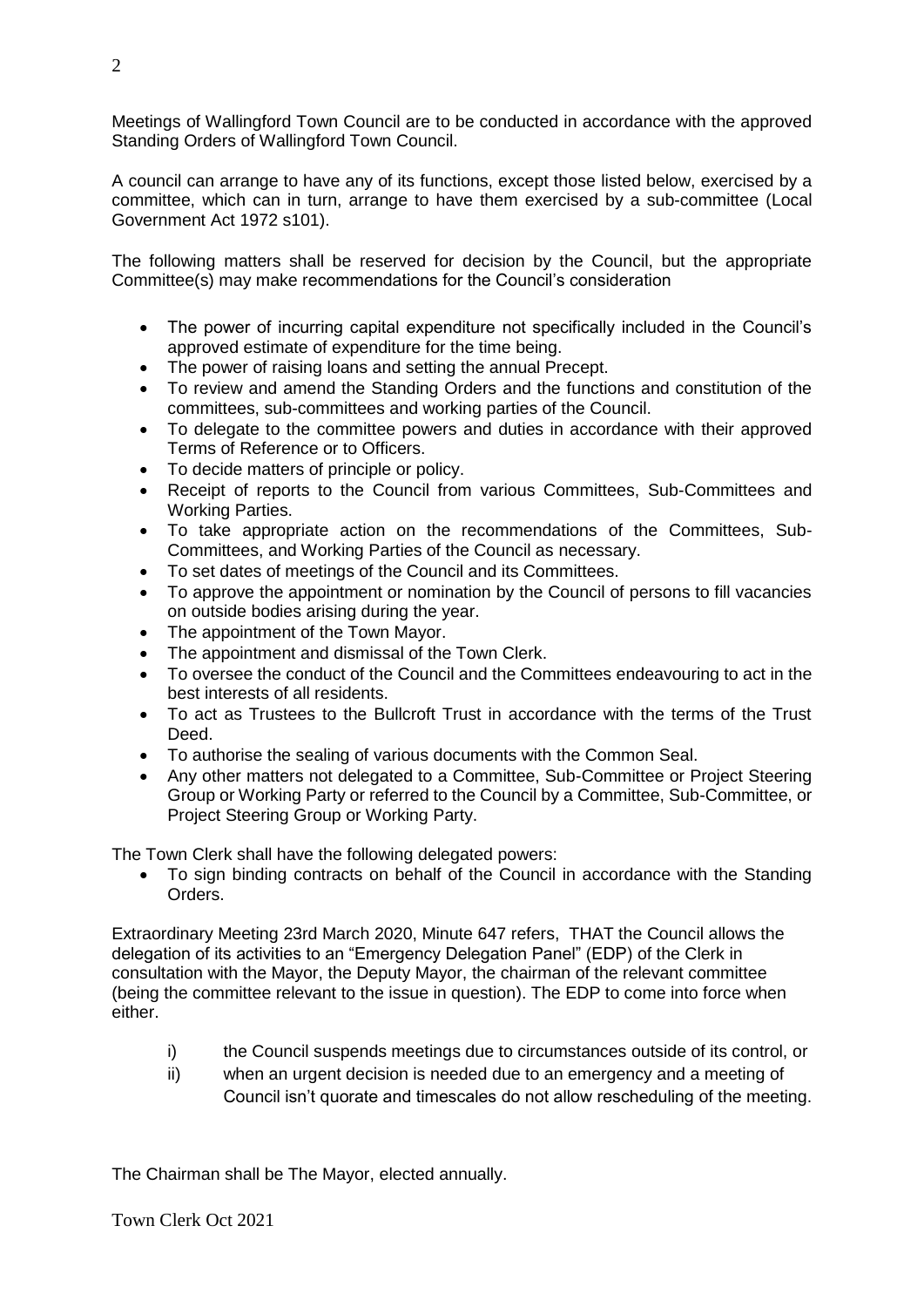# **General Purposes**

- To develop a strategic vision for the Town, define its strategic objectives and arrange for monitoring of their achievement.
- To receive contributions from members of the public in line with the provisions of Standing Orders.
- To consider all reports and recommendations from the Council's Committees and Sub-Committees and Working Parties and adopt recommendations where appropriate.
- To consider grants to outside organisations outside of delegated power to Finance & Property committee.
- To consider the Council's response to public consultations which may be relevant to the Town.
- To receive reports from South Oxfordshire District Council and Oxfordshire County Council.
- To approve estimates of income and expenditure as recommended by the Finance & Properties Sub-Committee.
- To approve the Precept for the following financial year.
- To receive and consider any other items which may be brought before them from time to time.

# **Committee Structure**

Committees/Working Parties reporting to The Council

- Finance and Properties committee
- Parks, Gardens, Allotments and Open Spaces committee
- Tourism and Economic Development committee
- Personnel committee
- Planning committee
- Civic and Ceremonial Working Party
- Arts Working Party dotted line to Tourism and Economic and Finance and Property
- Town Hall/Historic Assets Working Party
- Climate Challenge Working Party
- RAF Benson Liaison Working Party

Steering Group reporting to The Council

• Neighbourhood Plan

Working Parties reporting to Finance and Properties committee

- REGAL (Properties) Working Party
- Grants Working Party

Working Parties reporting to Parks, Gardens, Allotments and Open Spaces

- Riverside Working Party
- Bullcroft Trust Working Party, dotted line reporting. (The Bullcroft Trust Working Party to report to the Bull Croft Trust for decisions)

Working Parties reporting to Tourism and Economic Development Committee

Communications Strategy Working Party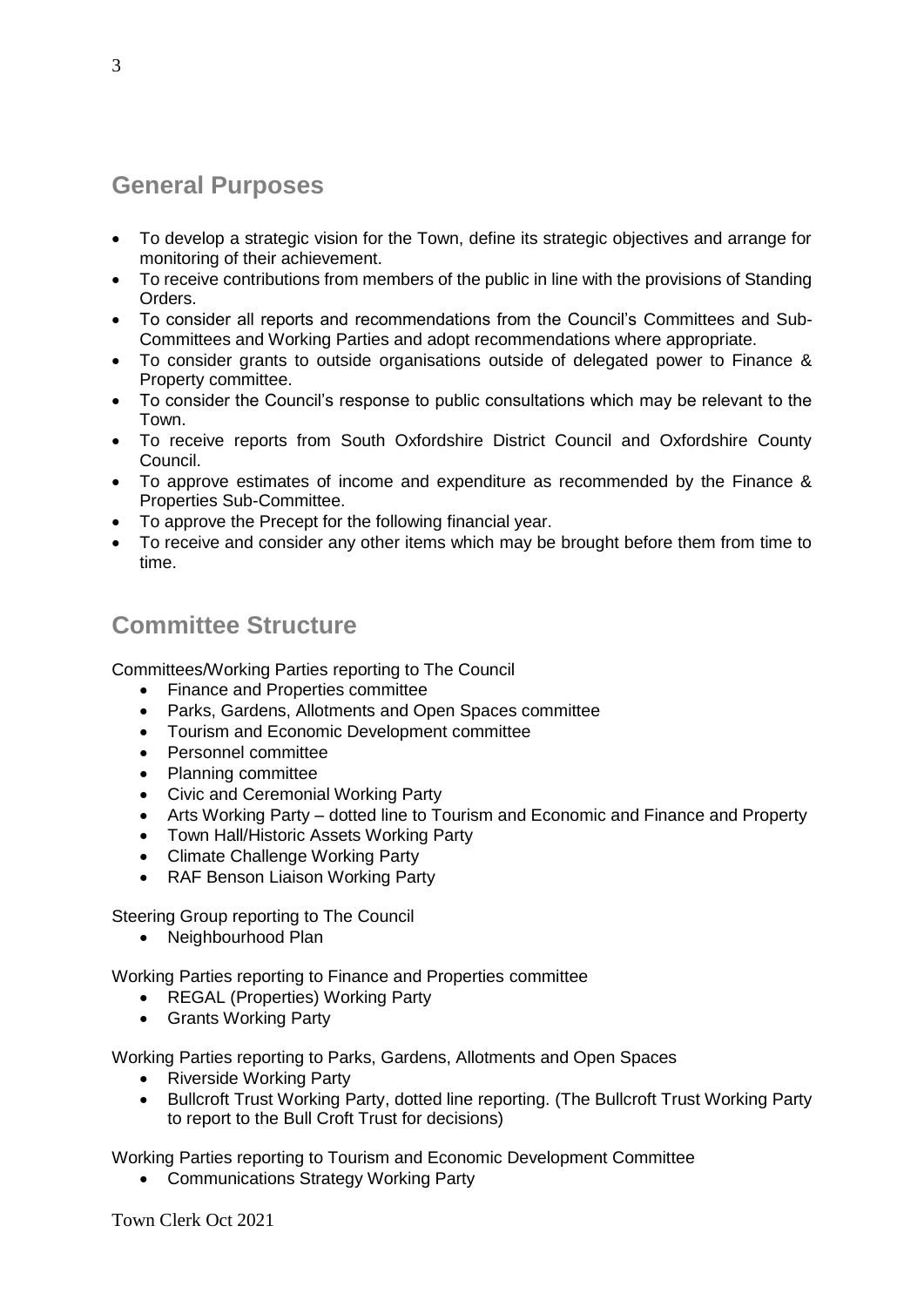# **Finance and Properties Committee ("the committee")**

# **Membership**

The Committee will comprise 8 Members. The Mayor shall be an ex officio member of the Committee and shall have voting rights.

The quorum of the Committee shall be 4 Members.

### **Meetings**

The Committee shall meet six times a year, (bi-monthly), and the meetings shall be included in the published scheduled of meetings.

Ad hoc meetings shall be arranged as required.

### **Terms of Reference**

- The committee is a committee reporting to The Council.
- The committee shall function and operate in accordance with the Council's approved Standing Orders.
- Membership of the committee shall be ratified at the Council's Annual Council Meeting.
- The Chairman shall be elected annually by the Committee.

# **Responsibilities**

The Committee shall undertake the following roles and functions:

#### **Finance**

- To consider all aspects of financial administration of the Council business (such as banking arrangements and investments) and make recommendations to The Council.
- Review financial policies and make recommendations for any changes if needed
- To review the scope of internal controls, agree arrangements for regular review and monitoring and make recommendations.
- Oversee the preparation of the annual estimates for consideration by The Council and recommendation regarding the setting of the precept.
- Ensure that appropriate advice and recommendations are made to The Council to ensure the ongoing financial viability of The Council.
- Ensure that the annual audit occurs and the financial reports are prepared in accordance with any accounting, audit and statutory requirements.
- To consider and make recommendation to The Council on the approval of the annual accounts for audit.
- To consider and make recommendations on the appointment of the internal auditor.
- Ensure the appointment of the external auditor and review their performance.

Town Clerk Oct 2021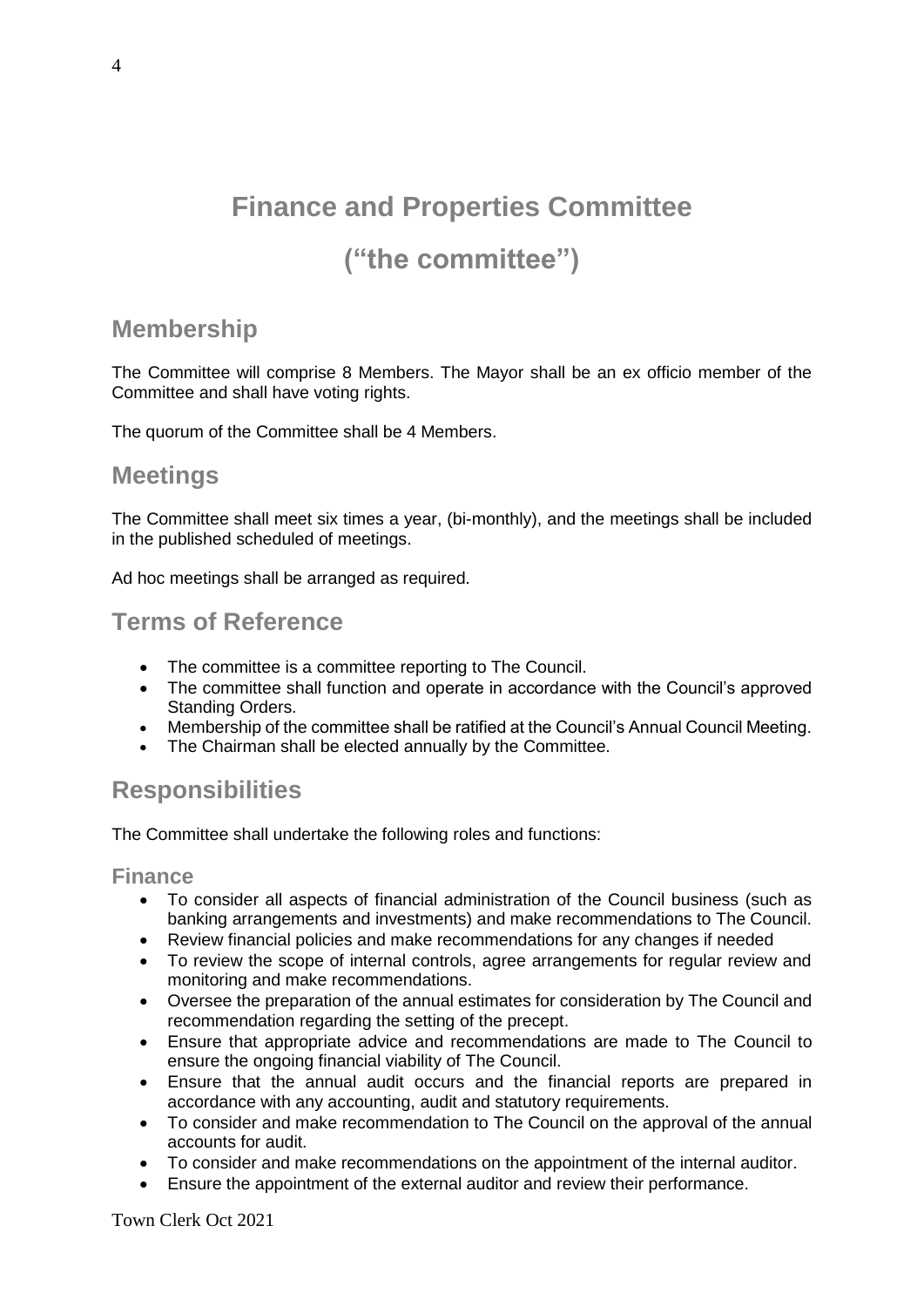- Receive internal audit report and ensure that recommendations are implemented.
- Acknowledge emergency work signed off by the Town Clerk, the Mayor or the Chair of the Finance and Property committee, (this committee).
- To report at the annual Council meeting in March.
- Consider any other matter referred to the Finance and Properties Committee by The Council.

#### **Properties**

- Administration, management and maintenance of properties and buildings in the ownership or control of the Council
- To maintain and regularly update a schedule of all properties including a register of planned maintenance and surveys required for each property.
- Provision and maintenance of equipment and other assets.
- Consider matters relating to the acquisition or disposal of land or facilities.
- To set a framework for the use of the Council's property by outside organisations and individuals.
- To recommend the purchase of maior items of plant and equipment within generally approved budgets where not already identified.
- To review insurance providers regularly or at least every 5 years, or earlier if felt to be necessary and to review its administration and make recommendations.

## **Delegated Powers**

The Committee shall have the following delegated powers:

- To examine, review and develop, on behalf of The Council, various policies, strategies and plans relating to its subject area.
- Community engagement on issues linked to the purpose of this committee.
- To appoint appropriate Sub-Committees or Working Parties to facilitate the work of the Committee.
- Receive and approve Quarterly management accounts, to monitor income and expenditure with the budget estimates approved by the Council.
- Receive and approve the quarterly bill schedule.
- Receive and approve changes to charges.
- Receive and agree changes to Financial Risk Assessment reviewed annually.
- Reallocation of budget up to £5,000.
- Receive aged debtors and agree necessary action.
- Receive and approve Grants at up to £500 per year per applicant.
- To approve the purchase of and repairs and maintenance to civic insignia and robes.
- To agree variances to the annual estimates where necessary
- Approve capital expenditure not specifically included in The Councils' approved estimate of expenditure to £2,500 subject to compliance with Standing Orders
- To make recommendations to The Council for consideration and approval.

The Town Clerk/RFO shall have the following delegated powers

- To authorise the making of payments on behalf of the Council in line with the Council's financial regulations.
- To authorise the procurement of services on behalf of The Council in line with The Council's financial regulations.
- To take such action as is necessary to ensure the safety and security of The Council's properties and those who use them.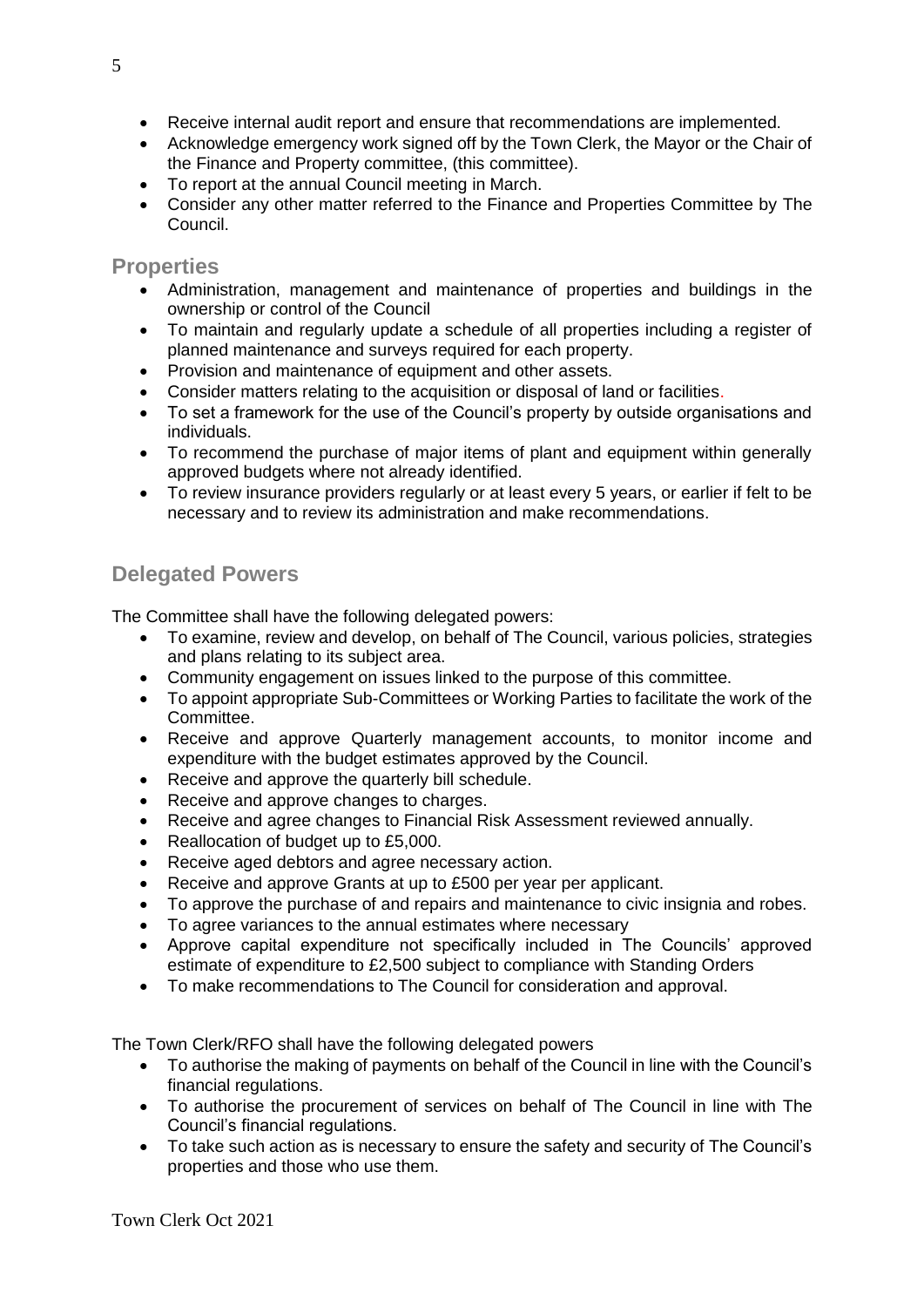To take such action as is necessary to fulfil their duties, as governed by The Council's Standing orders.

# **Parks, Gardens, Allotments and Open Spaces Committee ("the committee")**

#### **Membership**

The Committee will comprise 8 Members and may also include 2 non-Councillors, the Parks Foreman and an Officer of the Council. The Mayor shall be an ex officio member of the Committee and shall have voting rights. The non-Councillors do not have voting rights.

The quorum of the Committee shall be 4 Members.

#### **Meetings**

The Committee shall meet four times a year, (quarterly), and the meetings shall be included in the published scheduled of meetings.

Ad hoc meetings shall be arranged as required.

#### **Terms of Reference**

- The Committee is a committee of The Council.
- The Committee shall function and operate in accordance with The Council's approved Standing Orders.
- Membership of the Committee shall be ratified at The Council's Annual Council Meeting.
- The Chairman shall be elected annually by the Committee.

### **Responsibilities**

The Committee shall undertake the following roles and functions:

- To consider any matters concerning the Parks, Gardens, Allotments and Open Spaces which may from time to time be referred from The Council.
- Make a 6 monthly inspection of the Parks, Gardens Allotments and Open Spaces and to regularly review the condition of each area of responsibility.
- To ensure that The Council complies with the requirement of covenants etc. on each area.
- To develop plans for the future needs and costs of maintenance of each area.
- To work with, inform and support the park staff.
- To produce and maintain Terms and Conditions for the use of each area.
- To report at the annual Council meeting in March.
- To hold an annual meeting with allotment holders in September each year.
- To maintain a record of forthcoming events in Parks, Gardens Allotments and Open Spaces.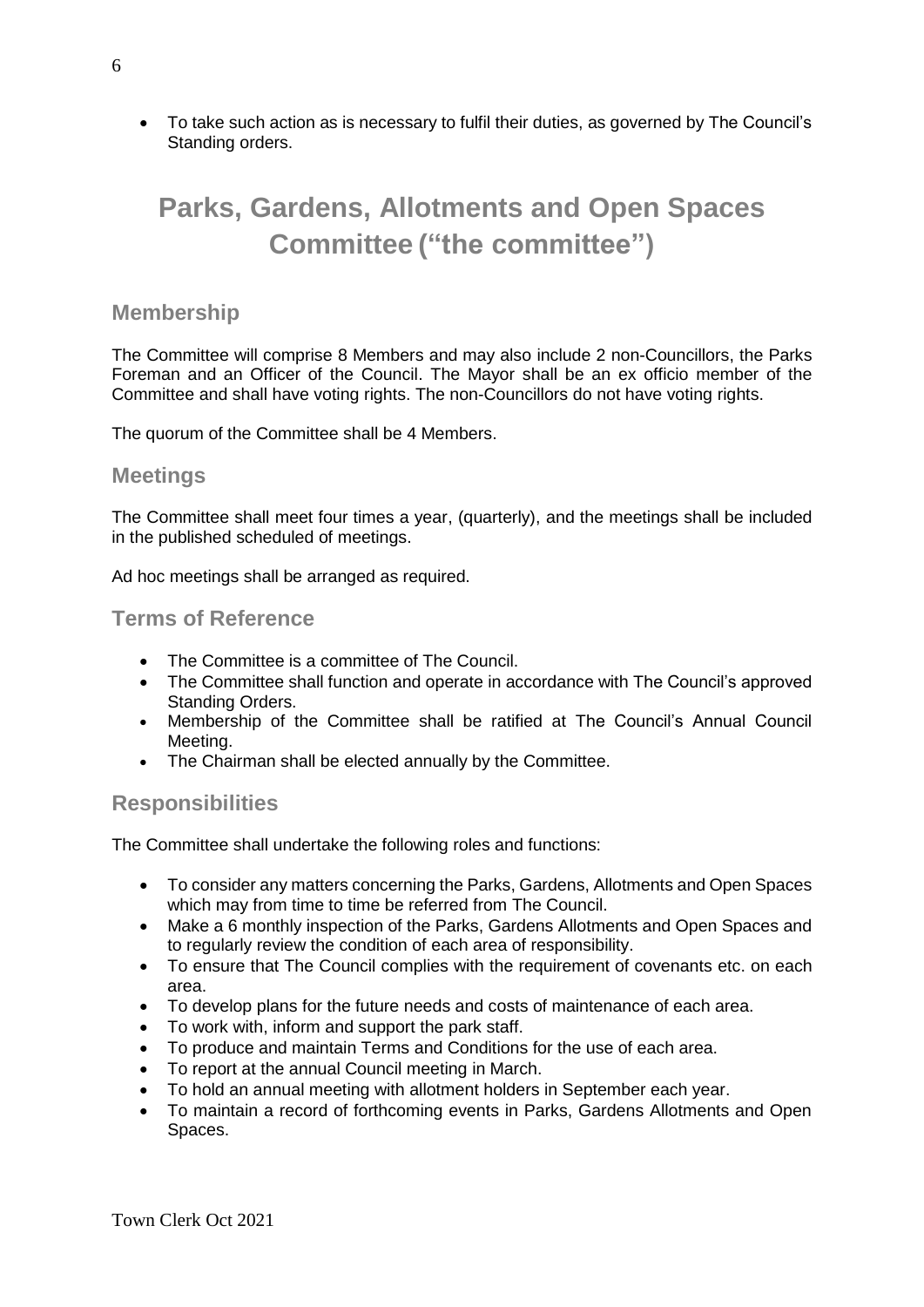### **Delegated Powers**

The Committee shall have the following delegated powers:

- To make recommendations to the Council for consideration and approval.
- To appoint appropriate Sub-Committees or Working Parties to facilitate the work of the Committee.
- To examine, review and develop, on behalf of The Council, various policies, strategies and plans relating to its subject area.
- To arrange for community engagement on issues linked to the purpose of this committee.
- Approve work on allotments to £500 within budget.
- Review tree surveys for open spaces and approve a schedule of recommended work.
- Event management, checking insurances and safety inspections from event holders where required and within the Council's Standing Orders.

The Town Clerk shall have the following delegated powers

- To approve the use of the Council's Open Spaces for events, and sign the relevant contracts on behalf of the Council.
- To take such action as in necessary to ensure the safety and security of those who use The Council's Open Spaces, including checking insurance and Health & Safety Certificates where necessary.
- To take such action as is necessary to fulfil their duties as governed by the Council's Standing Orders.

# **Personnel Committee ("the committee")**

#### **Membership**

The Committee will comprise 6 Members. The Mayor shall be an ex officio member of the Committee and shall have voting rights.

The quorum of the committee shall be 3 Members.

#### **Meetings**

The Committee shall meet at least three times a year and the meetings shall be included in the published scheduled of meetings.

Ad hoc meetings shall be arranged as required.

**Terms of Reference**

• The Committee is a committee of The Council.

Town Clerk Oct 2021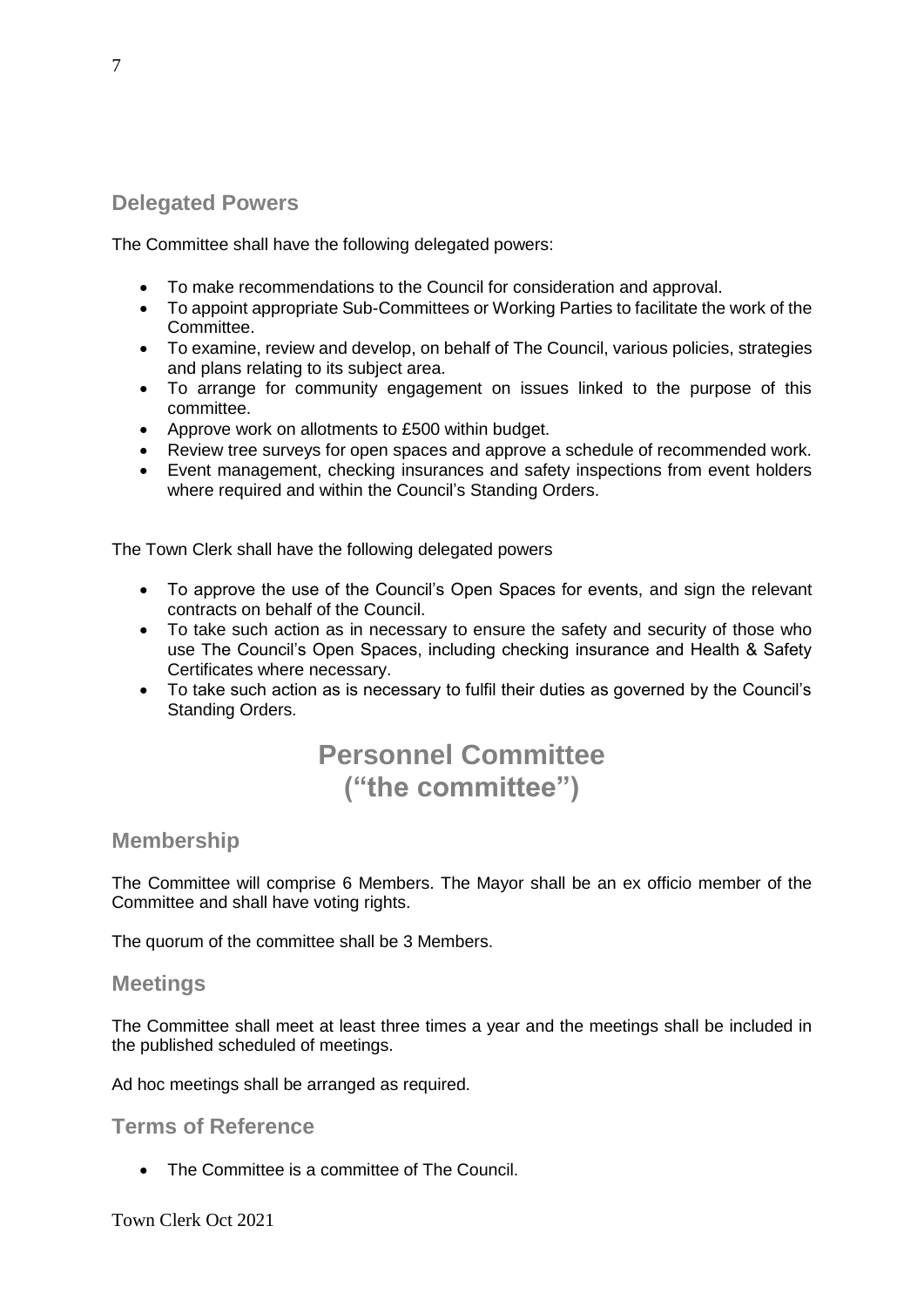- The Committee shall function and operate in accordance with the Council's approved Standing Orders.
- The Committee shall deal with all matters relating to general staffing, grievance and disciplinary issues in accordance with Council's established policy.
- Membership of the Committee shall be ratified at the Council's Annual Council Meeting in May of each year.
- The Chairman shall be elected annually by the Committee.

### **Responsibilities**

.

The committee shall undertake the following roles and functions:

- To determine staff conditions of service including salary scales, working conditions, employee assessments and evaluations and make recommendations to The council in October.
- To recommend pay awards and conditions of service bearing in mind the National Joint Council Scheme of Conditions of Service (the 'Green Book') as amended by the Local Agreement. - October
- Oversee the development of personnel policies and processes bearing in mind NALC recommendations. - February
- To receive the Town Clerk's annual appraisal of staff members performance and consider the award of bonuses when appropriate and in good time for the following years budget.
- To review the Chairman's annual appraisal of the Town Clerk's performance
- To consider staffing requirements and make recommendations to the Council in November - in good time for the following years budget. Or outside of this timescale if the need is deemed to be urgent.
- To consider and determine staff and Member training requirements. July
- Manage the selection process for the recruitment of the Town Clerk, and make recommendation for appointment to The Council. – As Required
- To ensure adequate oversight of recruitment of other members of staff, in a manner to be determined by the committee. – As Required
- To ensure that disciplinary hearings and grievance matters are dealt with in accordance with council policy. – As Required
- To consider any other staff matters which may arise from time to time and make recommendations to Full Council. As required
- Oversee the development of policies and processes with respect to Health and Safety at work and other relevant regulations.- February

The establishment of new posts and any changes to posts, or terms and conditions, which would have implications for the budget, shall be subject to approval by The Council.

### **Delegated Powers**

The Committee shall have the following delegated powers:

- To make recommendations to The Council for consideration and approval.
- To examine, review and develop, on behalf of the Council, various policies, strategies and plans relating to its subject area.
- To appoint appropriate Sub-Committees or Working Parties to facilitate the work of the Committee.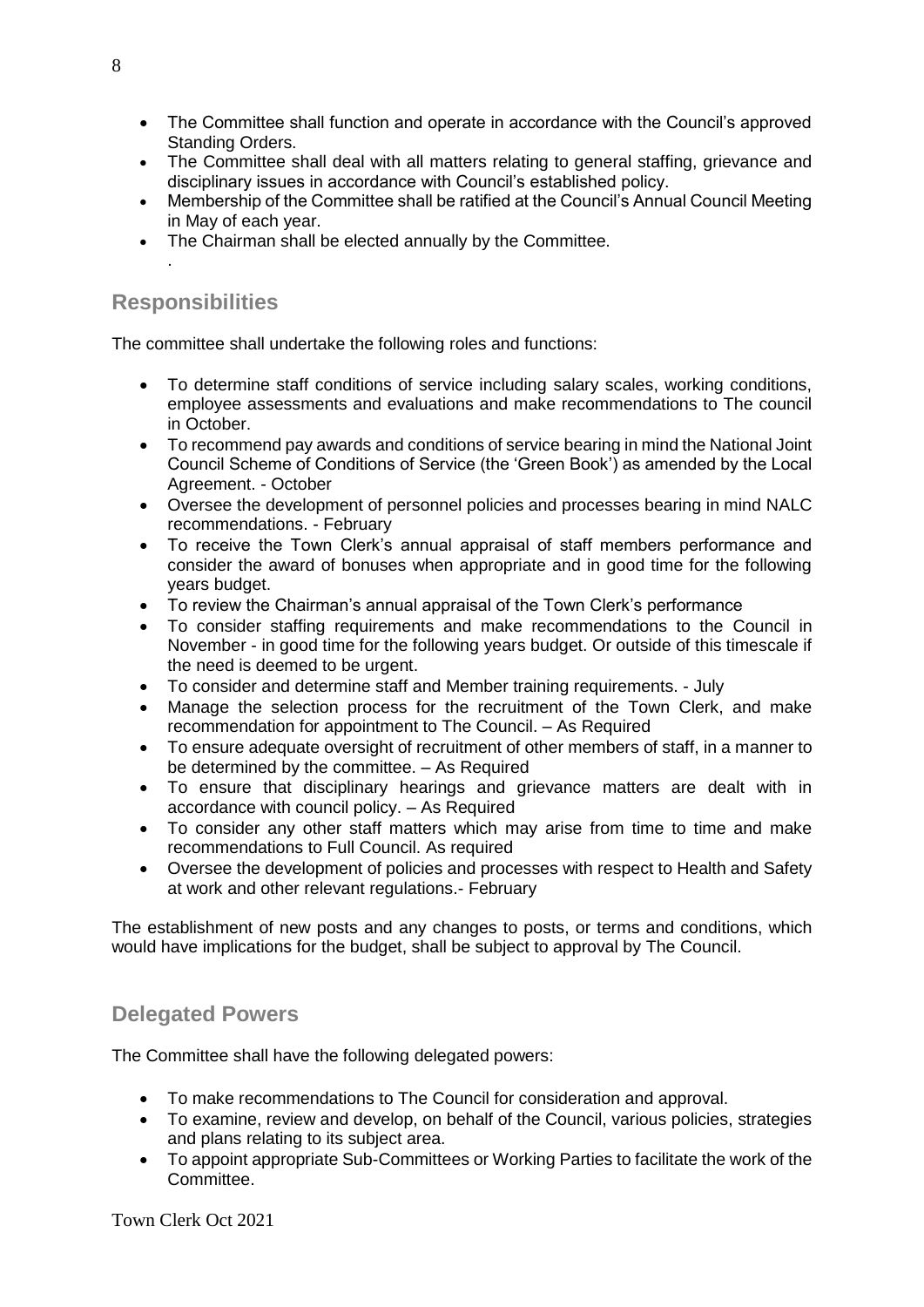- Community engagement on issues linked to the purpose of this committee.
- Agree extra staff training to £250 not in budget.
- Agree Health and Safety spend on non-urgent, not in budget to £2,500.

The Town Clerk shall have the following delegated powers

- To manage other members of staff in keeping with the policies of the Council policies, procedures and budget, including:-
	- $\circ$  In conjunction with the Chair of the Personnel Committee, or another Councillor delegated, and following appropriate involvement of the Committee, make appointments to posts, where not reserved for appointment by members.
	- o the appointment of temporary employees.
	- o payment of expenses in accordance with the Council's scheme.
	- o completion of annual appraisals for staff members.
- The delegation and allocation of responsibilities and activities to members of staff.
- To ensure the appropriate training of staff and updating of skills to match their responsibilities and duties in the light of annual appraisals and personal development plans.
- Liaise with any external legal or HR adviser contracted to The Council.
- Implementation of Health and Safety at Work and other policies and procedures.
- To take such action as is necessary to fulfil their duties as governed by the Council's Standing Orders.

# **Planning Committee ("the committee")**

#### **Membership**

The Committee will comprise 8 Members, and may also include 2 non-Councillors. The Mayor shall be an ex officio member of the Committee and shall have voting rights. The non-Councillors do not have voting rights.

The quorum of the Committee shall be 4 voting Members.

### **Meetings**

The committee shall meet every 3 weeks, or more frequently as required, and the meetings shall be included in the published scheduled of meetings

### **Terms of Reference**

- The Committee is a committee of The Council.
- The Committee shall function and operate in accordance with The Council's approved Standing Orders.
- Membership of the committee shall be ratified at the Council's Annual Council Meeting in May of each year.
- The Chairman shall be elected annually by the Committee.

### **Responsibilities**

Town Clerk Oct 2021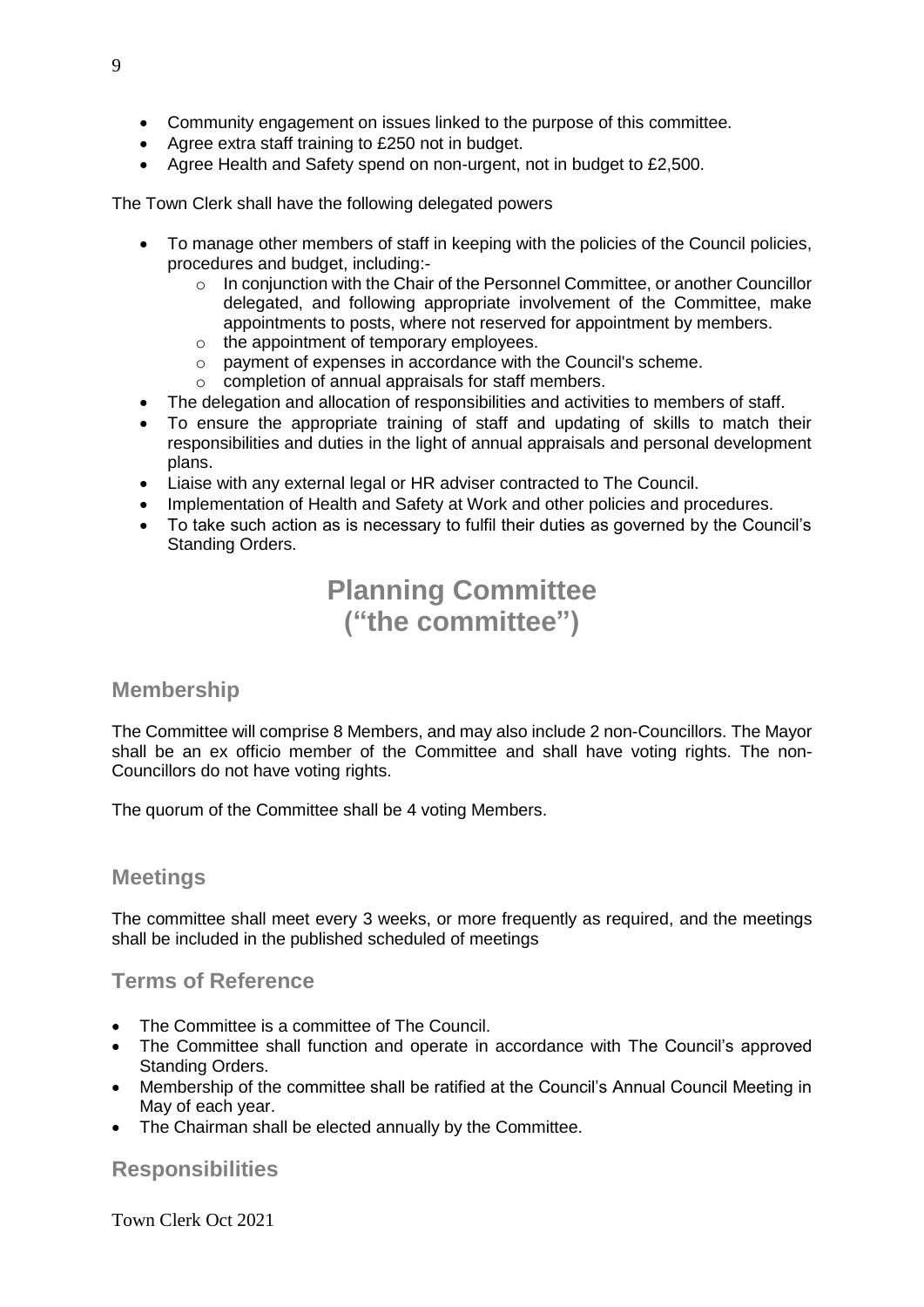The Committee shall undertake the following roles and functions:

- To consider all planning applications received from South Oxfordshire District Council and Oxfordshire County Council.
- Consultation on Planning Applications
- Receipt of Decision Notices from South Oxfordshire District Council and the Planning Inspectorate
- Consultation on Tree Preservation Orders
- Consultation on street naming and numbering
- Consultation on Listed Buildings
- Any other matter of a non-strategic nature relating to town planning
- Highways and transportation matters
- Neighbourhood & local plans
- Emergency planning

## **Delegated Powers**

The Committee shall have the following delegated powers:

- To make recommendations to Council for consideration and approval.
- To appoint appropriate Sub-Committees or Working Parties to facilitate the work of the Committee.
- To examine, review and develop, on behalf of the Council, various policies, strategies and plans relating to its subject area.
- To arrange for appropriate community engagement on issues linked to the purpose of this committee.
- Fully delegated responsibility to respond to SODC planning. (Referral to The Council where deemed necessary for major developments, to call a Council meeting if required due to time scales on response). *Definition of Major defined by Planning*.

The Town Clerk shall have the following delegated powers:

- To submit responses to planning applications and public consultations as directed by the Council.
- To take other actions as is necessary to fulfil their duties, and governed by the Council's Standing Orders.

# **Tourism and Economic Development Committee ("the Committee")**

### **Membership**

The Committee will comprise 7 Members and may also include 3 non-Councillors. The Mayor shall be an ex officio member of the Committee and shall have voting rights. The non-Councillors do not have voting rights.

The quorum of the Committee shall be 3 Members.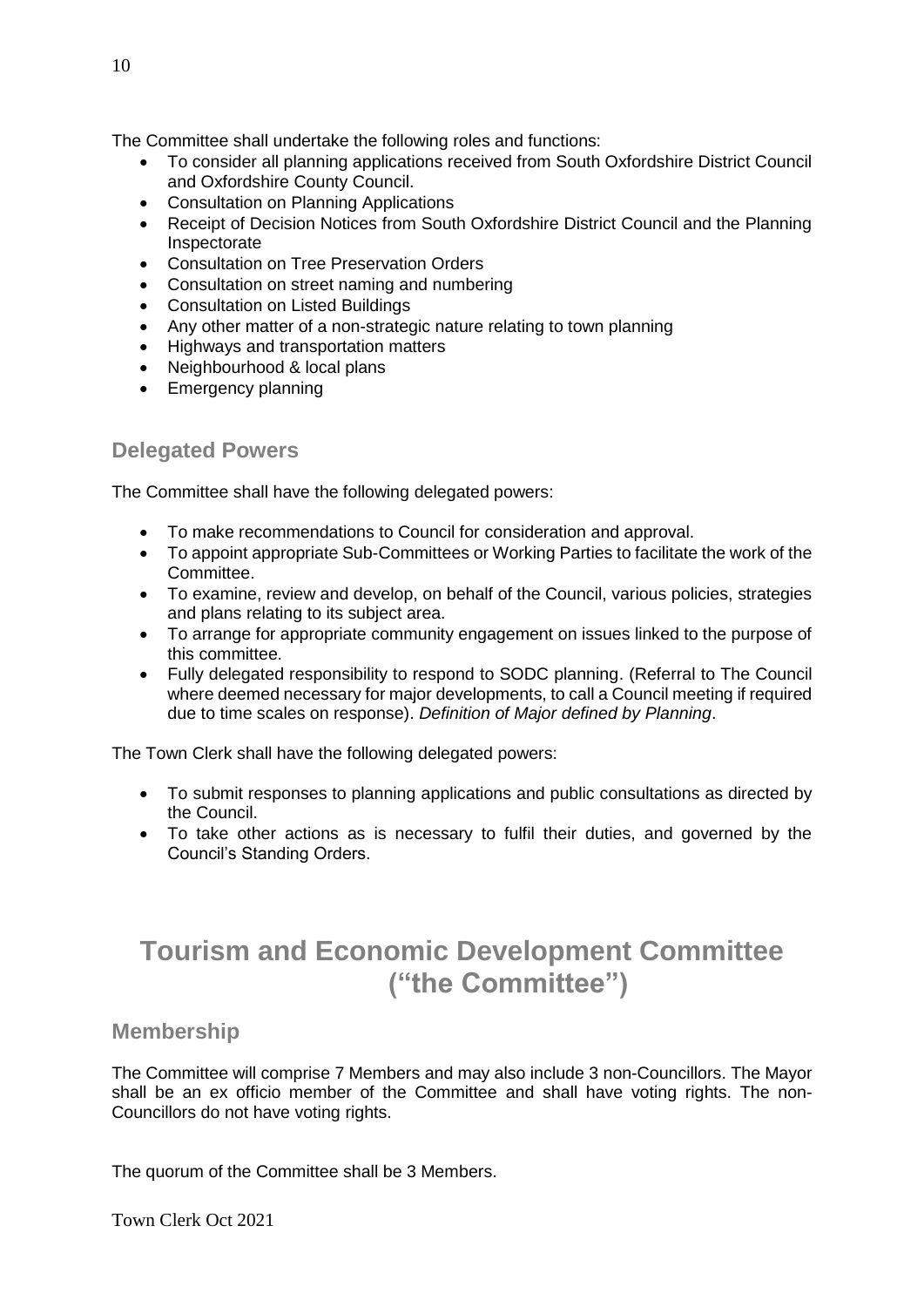### **Meetings**

The Committee shall meet four times a year, (quarterly), and the meetings shall be included in the published scheduled of meetings.

Ad hoc meetings shall be arranged as required.

Terms of Reference

- The Committee is a committee of the Council.
- The Committee shall function and operate in accordance with the Council's approved Standing Orders.
- Membership of the Committee shall be ratified at the Council's Annual Council Meeting in May of each year.
- The Chairman shall be elected annually by the Committee.

## **Responsibilities**

The Committee shall undertake the following roles and functions:

- To take active steps to support the economic development of the town, paying specific attention to tourism. This will include the development and management of:
	- o Tourism and Economic Development policies
	- o Tourism, business and social development initiatives
	- o Marketing policies, including the management of the delegated budgets for such
- Promoting Wallingford and the visitor economy, which includes liaising with all businesses located in the Town.
	- o To prepare and authorise publications.
	- o To appoint publishers/website providers.
	- $\circ$  To arrange for printing, if applicable.
	- $\circ$  To agree on number of publications required, if applicable.
	- $\circ$  To arrange for distribution, if applicable.
	- $\circ$  To receive visitor data and to use this information to determine ongoing policy.
- Developing and promoting economic wellbeing by liaising with all businesses within the town and other relevant agencies
	- o To oversee multichannel communication with businesses (newsletter, twitter and other social media) as appropriate.
	- o To facilitate business to business support.
	- o To seek and promote relevant economic support such as grants and information.
	- o To raise the visibility of economic activity within Wallingford to residents and key policy makers.
- To oversee the organisation of Town Council events. (NB: Excludes civic events, such as the Civic Service and Remembrance Service, and Mayoral arrangements).
	- o To agree date/s for events.
	- o To advertise and promote events.